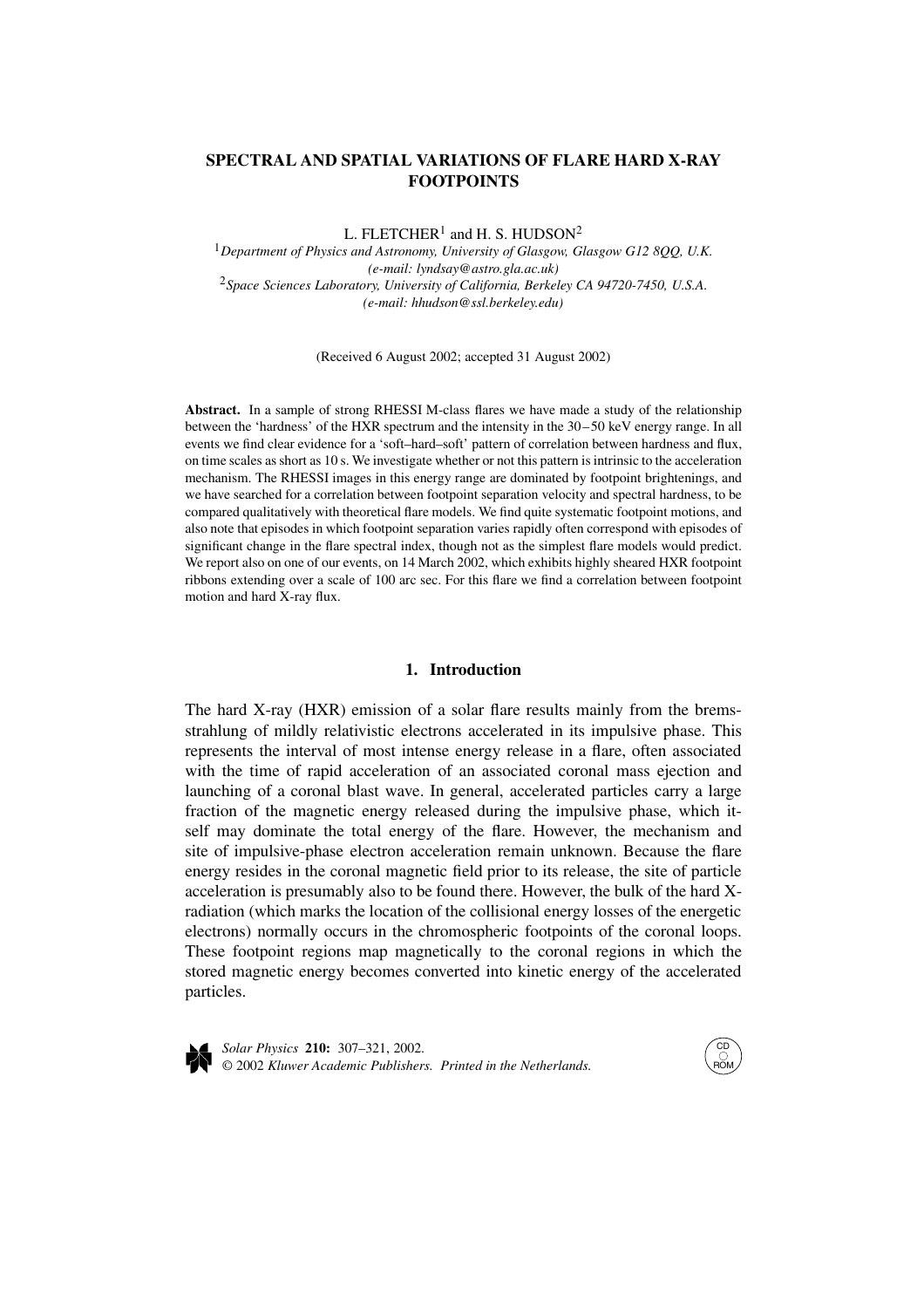With the launching of the Ramaty High-Energy Solar Spectroscopic Imager mission (RHESSI) we have new capability for a systematic exploration, both spectroscopic and imaging, of the flare hard X-ray emissions (Lin *et al.*, 2002). Past observations, almost entirely made with scintillation-counter spectrometers, have typically had energy resolution no better than a few keV in the 10–100 keV energy range; RHESSI uses Ge detectors with resolution on the order of 1 keV and an energy range extending down to a few keV (Lin *et al.*, 2002). The RHESSI imaging throughout this spectral range also provides better sensitivity, dynamic range, and angular resolution than that of the *Yohkoh* Hard X-ray Telescope (HXT; see Kosugi *et al.*, 1991) which has provided the bulk of our current knowledge base in this area.

In this paper we make a first exploration, using RHESSI's new capabilities, of spatial and spectral correlations in the impulsive-phase hard X-ray emission. We choose a sample of strong GOES events and examine the variation of the spectral hardness with (a) HXR intensity and (b) rate of HXR footpoint separation. Past observations have established a 'soft–hard–soft' spectral behaviour throughout flare bursts (Parks and Winckler, 1969; see also Benz, 1977, and the example in Figure 6 of Dennis, 1985). As the burst intensity increases, the photon spectrum hardens, and then softens as the intensity decreases again. This suggests a direct correlation of the flux of accelerated electrons and the 'hardness' of their spectral distribution. These parameters may also be correlated with the rate of separation of flare HXR footpoints, as explained below.

In the reconnection interpretation, the power available for the flare depends on the rate of coronal reconnection. Any reconnection geometry involves the formation of at least one current sheet located at a magnetic separator. Magnetic flux from one magnetic domain reconnects into another domain through this current sheet. The potential drop, *V* , along a reconnecting current sheet is related to the rate at which magnetic flux reconnects through that sheet:

$$
V = \frac{\partial A}{\partial t} = \int E_c \, \mathrm{d}l = \frac{\partial}{\partial t} \left( \int B_{\perp} \, \mathrm{d}a \right)
$$

(e.g., Forbes and Lin, 2000; Qiu *et al.*, 2002). Here *Ec* is the reconnecting electric field in the corona, *l* is distance measured along the current sheet, *A* is the magnetic flux,  $B_{\perp}$  is the normal component of the magnetic field and d*a* is the element of area 'swept out' by the locus of chromospheric points mapping to the reconnecting coronal field. In the simplest symmetric and translationally invariant flare arcade, in which  $B_{\perp}$  remains constant during the flare, the reconnection rate, and the reconnection electric field strength are reflected in the speed  $\dot{x}$  at which the locus of footpoints moves. By writing  $da = L dx$  where L is the current-sheet length, it is found that the electric field strength  $E<sub>°</sub>$  along the X-line above the arcade is given by (e.g., Priest and Forbes, 2002)

 $E_0 = B_{\perp}(x) \dot{x}$ ,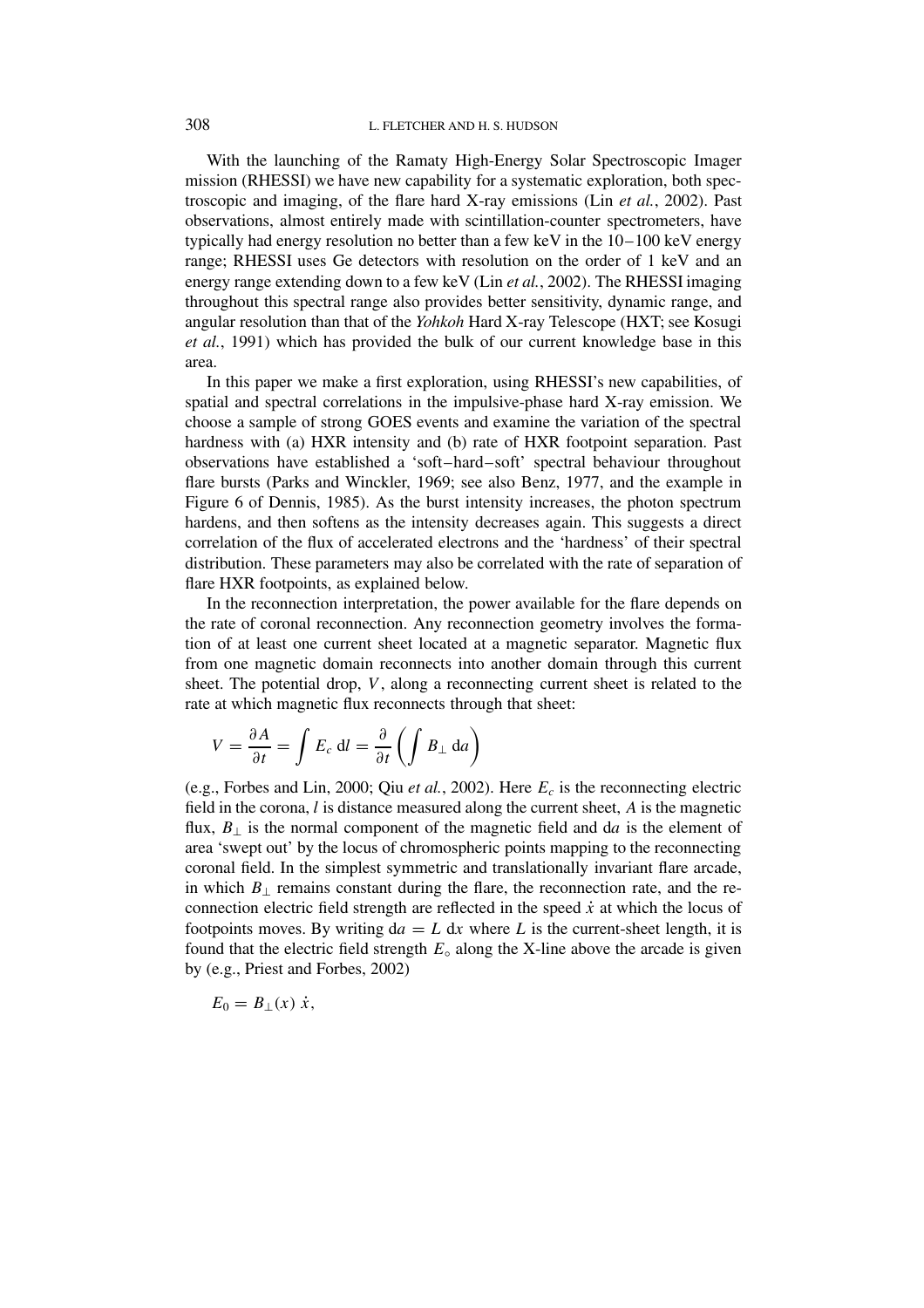where *x* denotes the location of the footpoint.

The events which we examine are clearly not two-dimensional, however the product  $B_{\perp}(x) \cdot \dot{x}$  should generally give a measure of the coronal reconnection rate, and hence the power available to accelerate particles. In the simplest interpretation therefore we expect that the peak fluxes, and the highest energy photons, will occur during times of maximum footpoint separation speeds. Clearly there are many model dependences. The flux depends also on the number of particles available to be accelerated which need not depend on the acceleration rate. The geometry of the current sheet, or current sheet turbulence, or the generation of streaming instabilities, could add extra (possibly stochastic) electric field components which act collectively on the distribution of particles to be accelerated.

Recent work from several groups aims at relating the properties of the accelerated particles with footpoint motion or flare ribbon development. Sakao, Kosugi, and Masuda (1998) using *Yohkoh* HXT present the footpoint separation in a single event, finding an overall increase in separation over 30 s of the flare impulsive phase, with superposed small increases and decreases. This event showed no clear time correlation between the burst intensity and the separation rate. However, over a sample of 14 flares it was found that those exhibiting positive separation speeds tended to show upward-breaking HXR spectra, rather than the downward breaks of those events exhibiting zero or negative separation speeds. Qiu *et al.* (2002) look in detail at the motion of the brightest pixels of H*α* flare footpoints (marking the sites of chromospheric excitation by electron beams) in a flare observed by Big Bear Solar Observatory and *Yohkoh* HXT. Two almost stationary kernels and two H*α* flare 'ribbons' were present in the event, however these were found to remain more or less fixed in position. Systematic kernel motions during the peak of the flare were *along* the flare ribbons. This is inconsistent with the 'spreading ribbons' pattern expected from an evolving 2-dimensional flare arcade. The coronal electric field calculated from these motions appeared to correlate with HXR flux at the time of the major HXR peak, but the correlation was poor at other times in the flare. This, the authors suggested, may mean (a) that the reconnection geometry is generally not describable as a quasi-2-dimensional structure, (b) that the early phase of the flare does not involve systematic motion, or (c) that particle acceleration is only directly determined by the coronal electric field during a short part of the flare.

Measurements of the reconnecting flux, or electric field during large two-ribbon events have been attempted by Poletto and Kopp (1986), Fletcher and Hudson (2001), Saba, Gaeng, and Tarbell (2001) and Qiu *et al.* (2002). Field strengths range from a few to the order of 100 V cm<sup>-1</sup>, with these being generally highest at the impulsive peak.

One further relevant piece of work is the study of HXR ribbons using *Yohkoh* HXT during the peak of the 14 July 2000 flare (Masuda, Kosugi, and Hudson, 2001). In this rare observation with HXT, a number of discrete HXR sources were observed to brighten at locations along the flare ribbons. By assuming that at any instant in time the brightest kernels were linked in that they mapped the ends of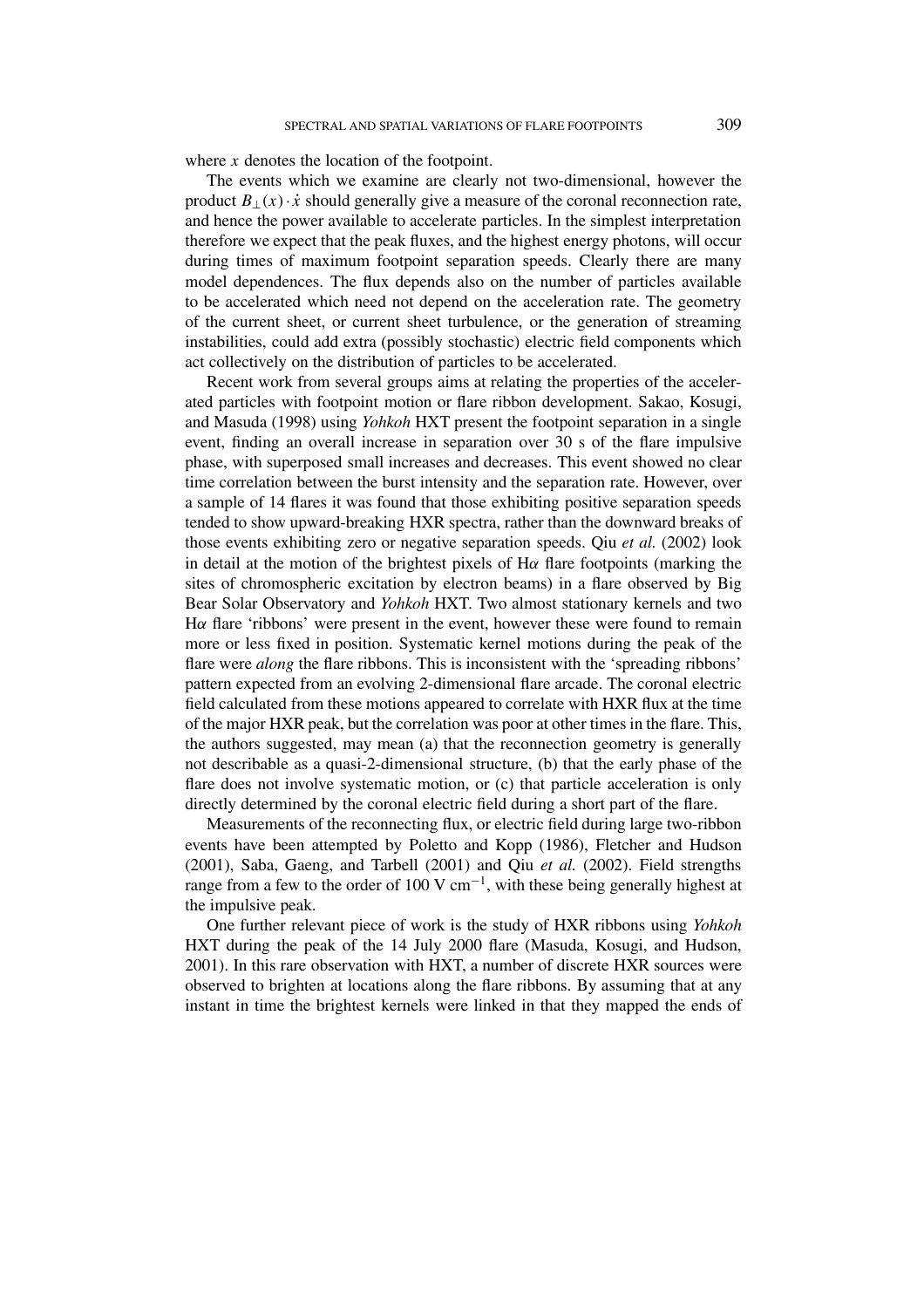| Event list (times in UT). |       |       |       |       |        |  |
|---------------------------|-------|-------|-------|-------|--------|--|
| Date                      | Start | Peak  | End   | Class | Region |  |
| 14 March 2002 01:38 01:50 |       |       | 02:02 | M5.7  | 9866   |  |
| 17 March 2002             | 19:24 | 19:31 | 19:34 | M4.0  | 9871   |  |
| 10 April 2002             | 12:23 | 12:31 | 12:40 | M8.2  | 9893   |  |
| 17 July 2002              | 06:58 | 07:13 | 07:19 | M8.5  | 0030   |  |
|                           |       |       |       |       |        |  |

TABLE I

just-reconnected field, the authors suggested that HXR kernel motions were consistent with the reconnection of progressively less and less sheared field, and that the HXR spectrum resulting from the earlier reconnection (more sheared) is harder than that occurring later on.

In Section 2 we will describe selection of data used in our study. Section 3 presents the time variation of hard X-ray spectra throughout the events studied, and Section 4 the imaging of footpoints in the flare impulsive phase. We focus on more detail on one of our events in Section 5 and discussion and conclusions are presented in Sections 6 and 7.

## **2. Data Selection**

We selected a number of RHESSI flares, initially on the basis of their GOES classification. We wanted to make images at a time resolution on the order of the spin period of the spacecraft ( $∼$  4 s), in the 30–50 keV spectral range (which should be unambiguously non-thermal emission). Typically, a good back-projected image will require ≥ 2000 counts totaled over all grids being used, corresponding to on the order of 500 counts s−1. Flares of GOES class M4 and above tend to have a count rate in the 30–50 keV range sufficient to make 20+ images over the duration of the impulsive phase, from which we can hope to see some systematic motion. Further, we required that the reconstructions must have two footpoints visible throughout the peak – this is not always the case. Sometimes one footpoint disappears into the level of the noise. Or if events are too near the limb, projection effects can make it difficult or impossible to separate footpoints. A further selection based on preliminary reconstructions, and flare positions, results in a short list of events studied, given in Table I.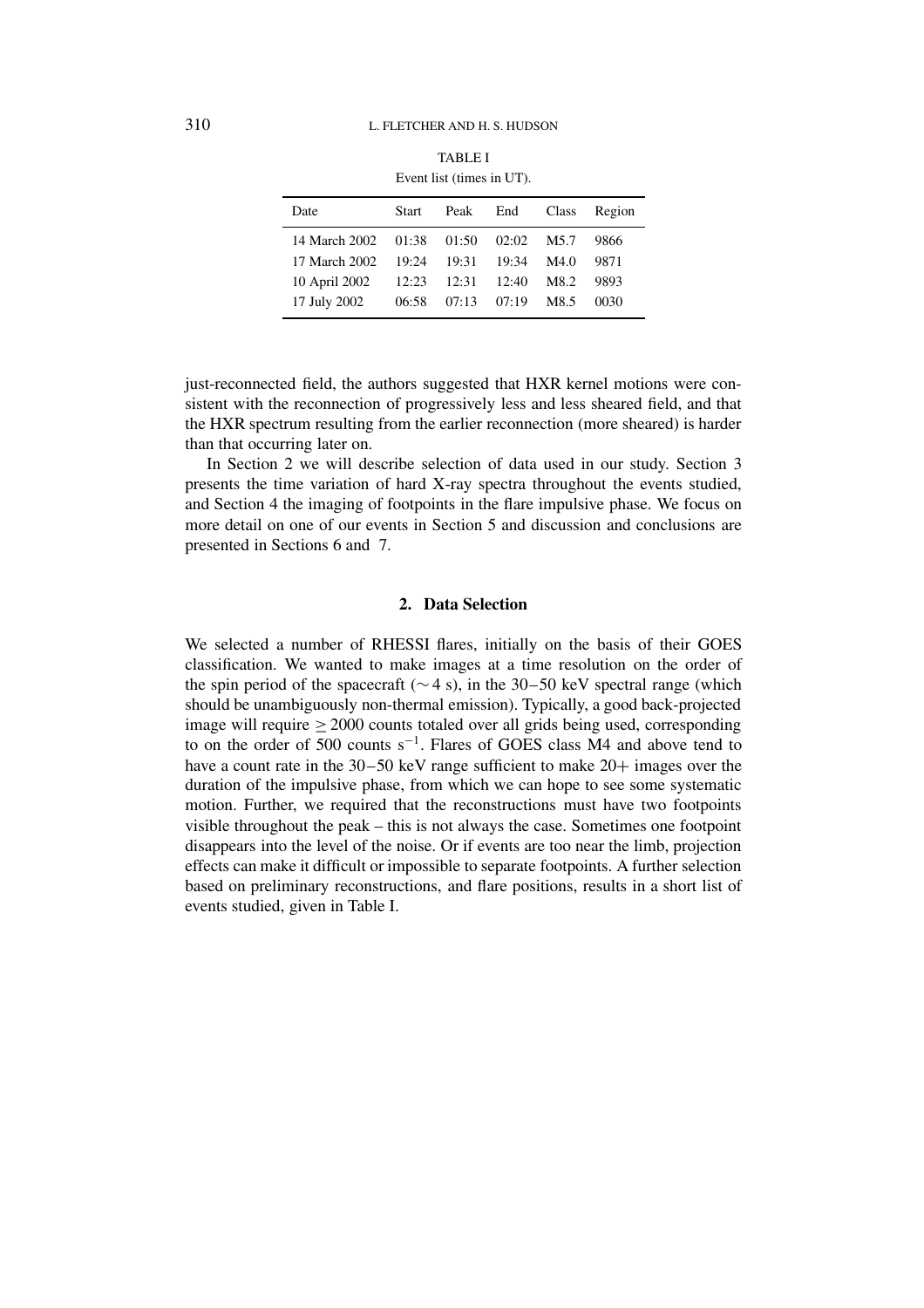## **3. Hard X-Ray Spectra**

At the time of writing the RHESSI data have only preliminary calibrations, even though the energy resolution is essentially at the design level in eight of the nine Ge detectors, and all are aligned precisely in gain. We have therefore restricted our analysis of the spectra to broad energy bands and to relative variations within each flare, omitting detector G2 (Lin *et al.*, 2002). We do not attempt full imaging spectroscopy, but instead work with these broad-band counting rates independently for imaging and spectroscopy. We accumulate counts in two-second bins, which approximately cancels out any modulations resulting from the spacecraft spin, which is held to the range  $14-15$  rpm. Residual modulations result in a roughly random fluctuation excess over the photon-counting noise statistics.

Previous observations with Ge resolution have shown that the hard X-ray spectrum does not follow an exact power-law distribution, but may show a rather sharp spectral break between two power laws (Lin and Schwartz, 1987). Spectra obtained at lower energy resolution (Elcan, 1978) suggest that this property may be fairly general, and that the break energy commonly occurs at about 50 keV. In addition to this spectral feature, we know that the soft X-ray spectrum closely matches that expected from a Maxwellian particle distribution, i.e., an exponential bremsstrahlung continuum in the hard X-ray range. The effective temperature of this distribution increases with the photon energy observed, suggesting a multi-thermal plasma (Lin and Schwartz, 1987). The detailed properties of the hard X-ray spectra remain to be delineated by RHESSI data, but the existing data often fit an essentially sixparameter spectral distribution in the 10–100 keV range: temperature and emission measure for a hot or 'super-hot' thermal plasma, with temperature typically not exceeding about 40 MK (3.4 keV); plus the parameters of the broken power law at higher energies.

The first question regards the reality of the soft–hard–soft behavior as seen with RHESSI's greater spectral purity. We define three broad energy bands, with edges at 20, 30, 50, and 70 keV, and plot time profiles of flux (30–50 keV) and the two hardness ratios in Figure 1. Broad energy bands are necessary for good signal-to-noise ratio, and we use the two bands to determine if the same pattern persists both above and below the typical break energy of the double power law. For all four events studied, the soft–hard–soft pattern, and the correlation between flux and spectral hardness is clearly visible in both ratios over bursts down to time scales of  $\sim$  10 s.

With broad-band hard X-ray observations there is the clear possibility that the soft–hard–soft pattern might be confused in any two-band comparison, if either band contained appreciable thermal counts. Although the thermal component is expected to be negligible above 20 keV, we test for its presence using flux-flux correlation plots. At low energies (10–20 keV) a flux-flux correlation plot tends to show loops resulting from the slower growth of thermal emission (Figure 2). At higher energies, such as the 30–50 keV band used in Figure 1, the correlation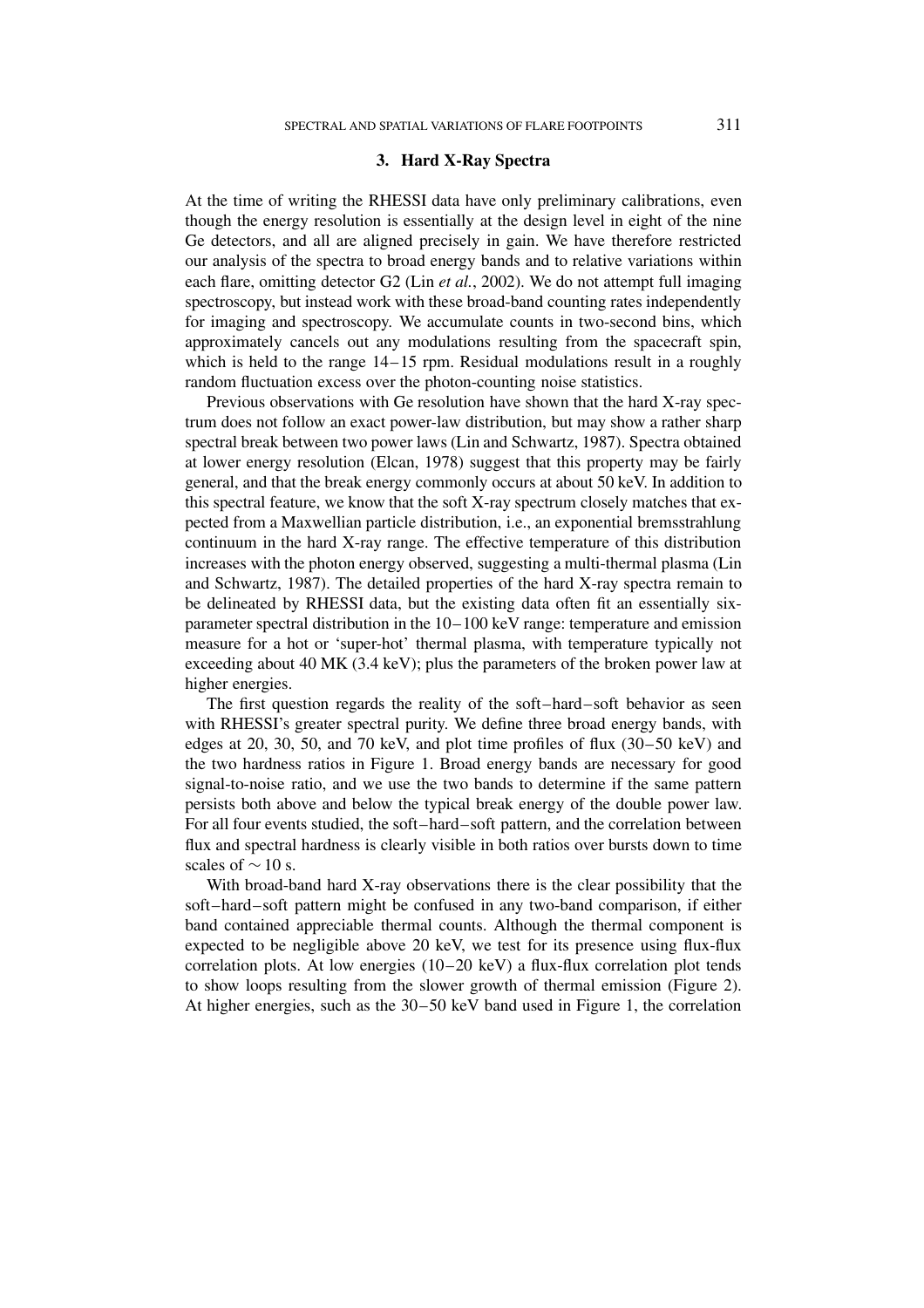

*Figure 1.* Broad-band light curves at 30–50 keV (*upper plots*) and two representative spectral ratios for the four events listed in Table I. The ratios are for adjacent broad bands with edges at 20, 30, 50, and 70 keV. Note the systematic tendency for these hardness ratios to correlate directly with the flux. *Dotted lines* show minutes.

tends to be direct. Because this also rules out appreciable energy-dependent trapping (e.g., Aschwanden *et al.*, 1999), we confirm that the soft–hard–soft pattern originates in the acceleration mechanism itself.

A further test (not shown) of the contribution of thermal sources in our broad RHESSI bands is made by taking advantage of the high spectral resolution of the RHESSI detectors, and correlating 1-keV energy bands against the broad bands defined for Figures 1 and 2. The correlations show that the gradual component is restricted mainly to the energy range below 20 keV, and that each of the correlation coefficients peaks close to the center of the relevant energy band. Thus we are confident that 'contamination' across the edges of the chosen bands is minimal.

## **4. Imaging of Impulsive Phase Footpoints**

In each of the events, we have divided up the flare impulsive phase into a number of time bins, which are integer multiples of half of the spacecraft spin period. The criterion for selecting the bin size was simply to get sufficient counts in the bins at the beginning and end of the event; in practice this corresponds to a S/N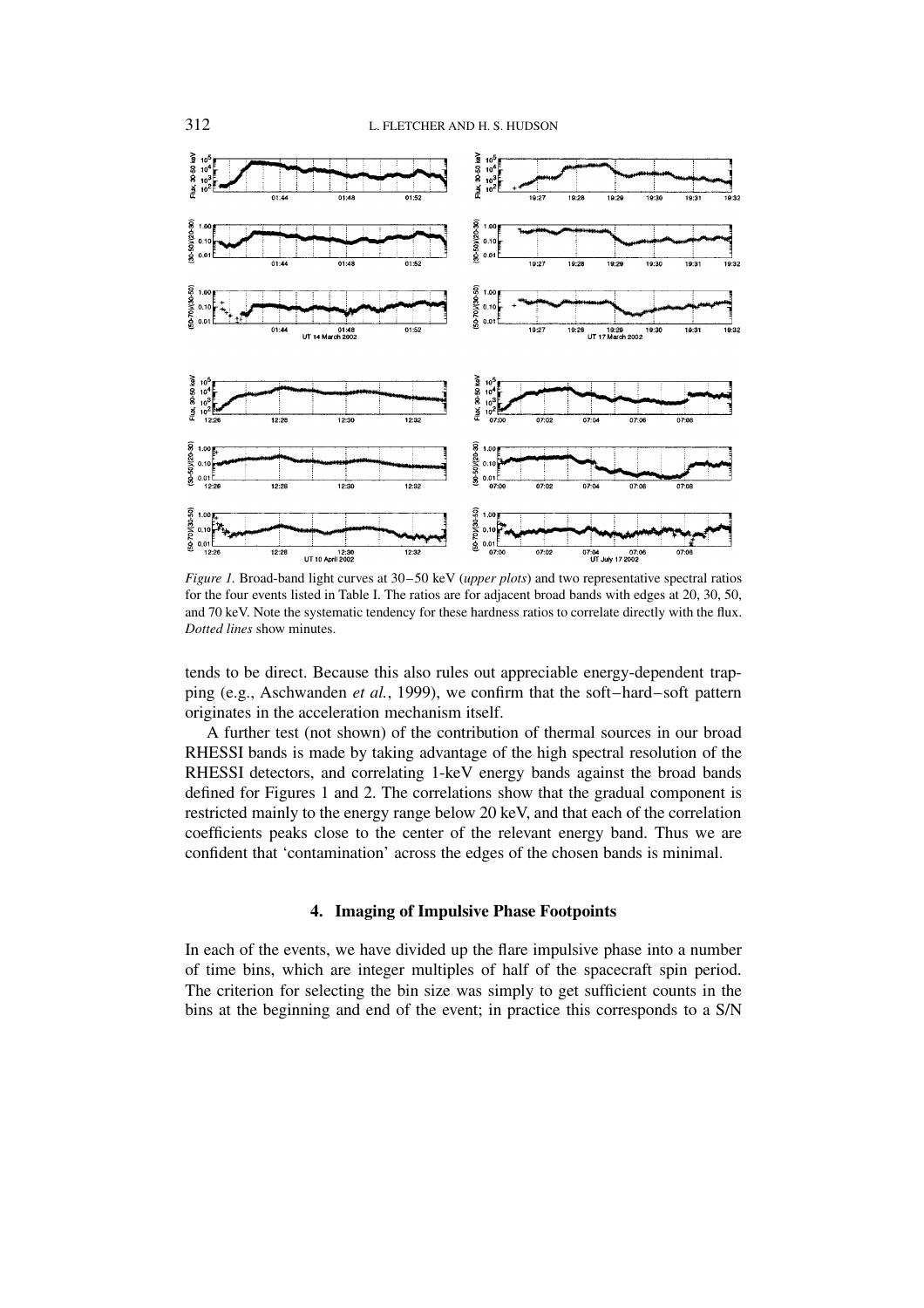

*Figure 2.* Pairwise correlation plots of broad-band flux ratios for the four flares studied, with the harder and softer bands set with boundaries at 10, 20, 30, 50, and 70 keV. The 'hysteresis' loops at the lowest energies (*pluses*) show the presence of an uncorrelated slowly-varying component, identified with the hot flare plasma or the 'super-hot' component reported by Lin and Schwartz (1987). At the highest energies (*diamonds*) the correlation is almost the same for burst rise and fall (see CD-ROM enclosure).

ratio between source (following CLEAN processing, see below) and background of  $S/N > 3$ . This means that in general there are unequal numbers of counts in each bin, and a variable S/N ratio on the reconstructed images. However, we felt that it was important that all components on the  $(u, v)$ -plane be equally sampled. We have used all grids down to and including grid 3, which has a FWHM of 6.8 arc sec. This provides adequate resolution for centroiding, and is reasonably quick to run for a large number of images. Following back-projection using the standard RHESSI software, the images were further processed using the CLEAN algorithm (e.g., Christiansen and Högbom, 1969), also implemented as part of the RHESSI software. The CLEAN technique assumes that the source distribution can be represented as a number of point sources, and can therefore be poor at imaging large diffuse sources. However, we have good reason to expect the 30–50 keV impulsive-phase chromospheric emission to be well-approximated by a set of point sources.

The footpoints were identified by summing the CLEANed images. Frequently, more than two footpoints are visible; in such cases it is extremely useful to also have TRACE imaging data or MDI magnetograms available to identify all foot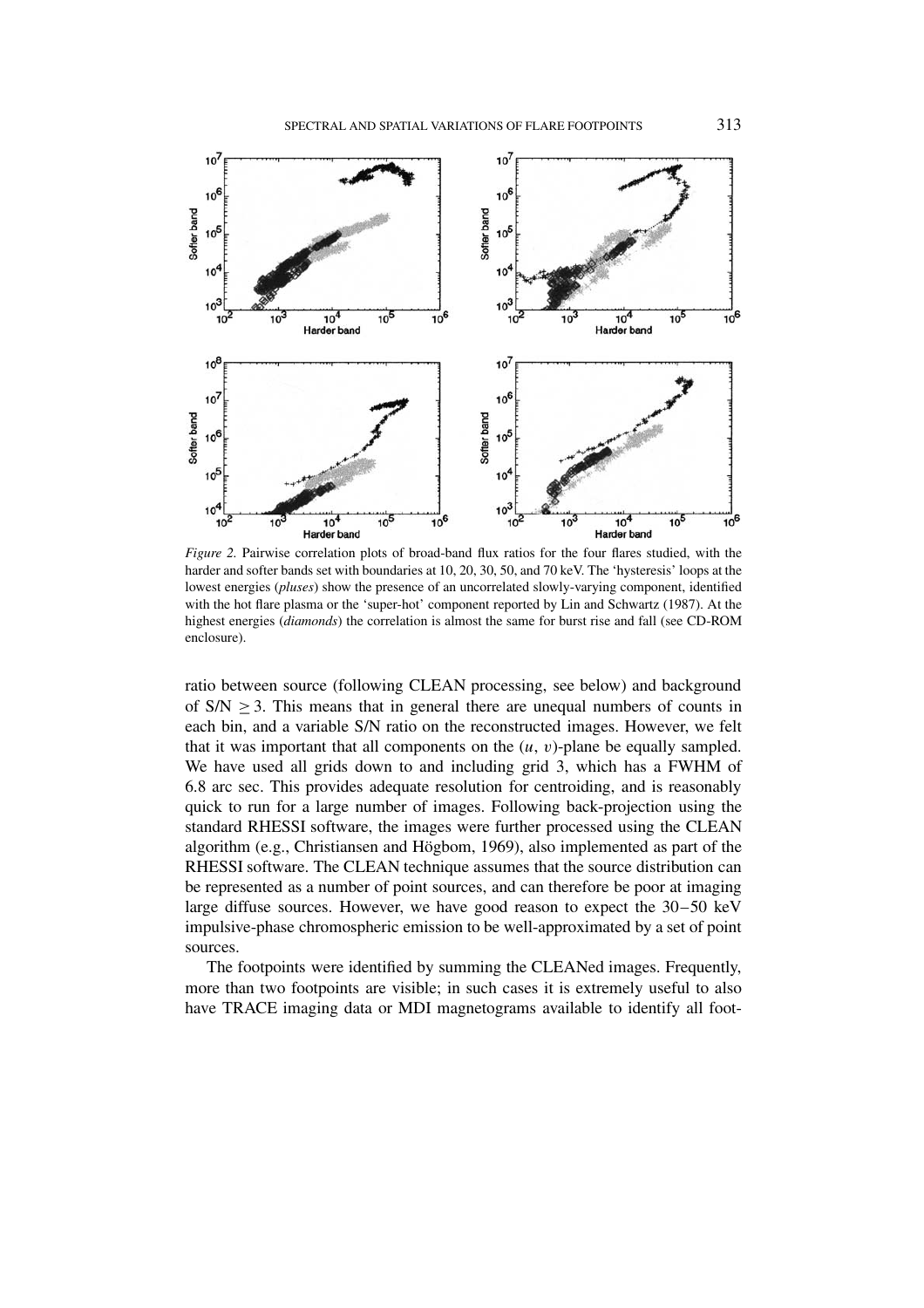points occurring on the same side of the magnetic neutral line, and hence identify the most likely conjugate pairs. A selection box is drawn around all footpoints on one side of the magnetic neutral line, and the (intensity-weighted) centroid of this box located within each time frame. A continuous motion of a single bright source of emission would thus show up as a continuous line of centroid positions, whereas if sources were brightening and dimming in succession but not moving, a cluster of centroids would be found at each location. These are two extremes of what is generally a rather complex pattern of footpoint brightenings; in reality each flare requires rather detailed study to interpret what is going on. However, in this first paper we are searching only for gross patterns.

Figure 3 shows maps of footpoint centroid location for the flares listed in Table I. These generally reveal a fairly systematic variation in footpoint position as a function of time, often *along* ribbon-like patterns, though the scatter can be considerable. A measure of the rate at which the footpoints separate is given by plotting the distance between conjugate pairs of centroids as a function of time. Figure 4 (lower panels) shows the variation of footpoint separation with time, and the 30–50 keV flux over the same interval.

There are variations in the footpoint separations well above the level of the fluctuations on the centroided positions. Table II shows average separation speeds during the intervals of most rapid change. The fluxes and ratios at the times of these sudden motions are mostly increasing (i.e., the spectrum is hardening) regardless of whether there is a positive or negative footpoint velocity. In the cases of 14 March 2002 and 17 March 2002 a sudden motion matches well with the peak flux (maximum hardness). However, at this time resolution, in general there is no clear correlation between times of peak flux and high separation rates.

We have also looked at times of minimal change in footpoint separation in the four flares, as summarized in Table III. There is a tendency for a dip or decrease in the flux ratios during these times, however, the fluxes themselves may be high (spectra hard) or low (spectra soft).

## **5. The 14th March 2002 Event**

In this section we focus on the event of 14 March 2002. If we plot, instead of the centroids of the CLEAN boxes, the locations of the CLEAN sources themselves (i.e., ignoring the contribution of the residuals) we find that the HXR kernels in the early part of the flare are spread out, suggesting systematic motions along a ribbon (Figure 5) that might have been underestimated in Figure 4. Centroiding on the data *including* the residuals, as we do in Section 4, tends to weight the source position towards the center of the centroiding box, so that variations (both systematic, and noise) in source position are generally reduced. The residuals contain information about the side-lobes which should not be discarded, which is why we have chosen in general to centroid on the CLEAN maps in Section 4. However we find, for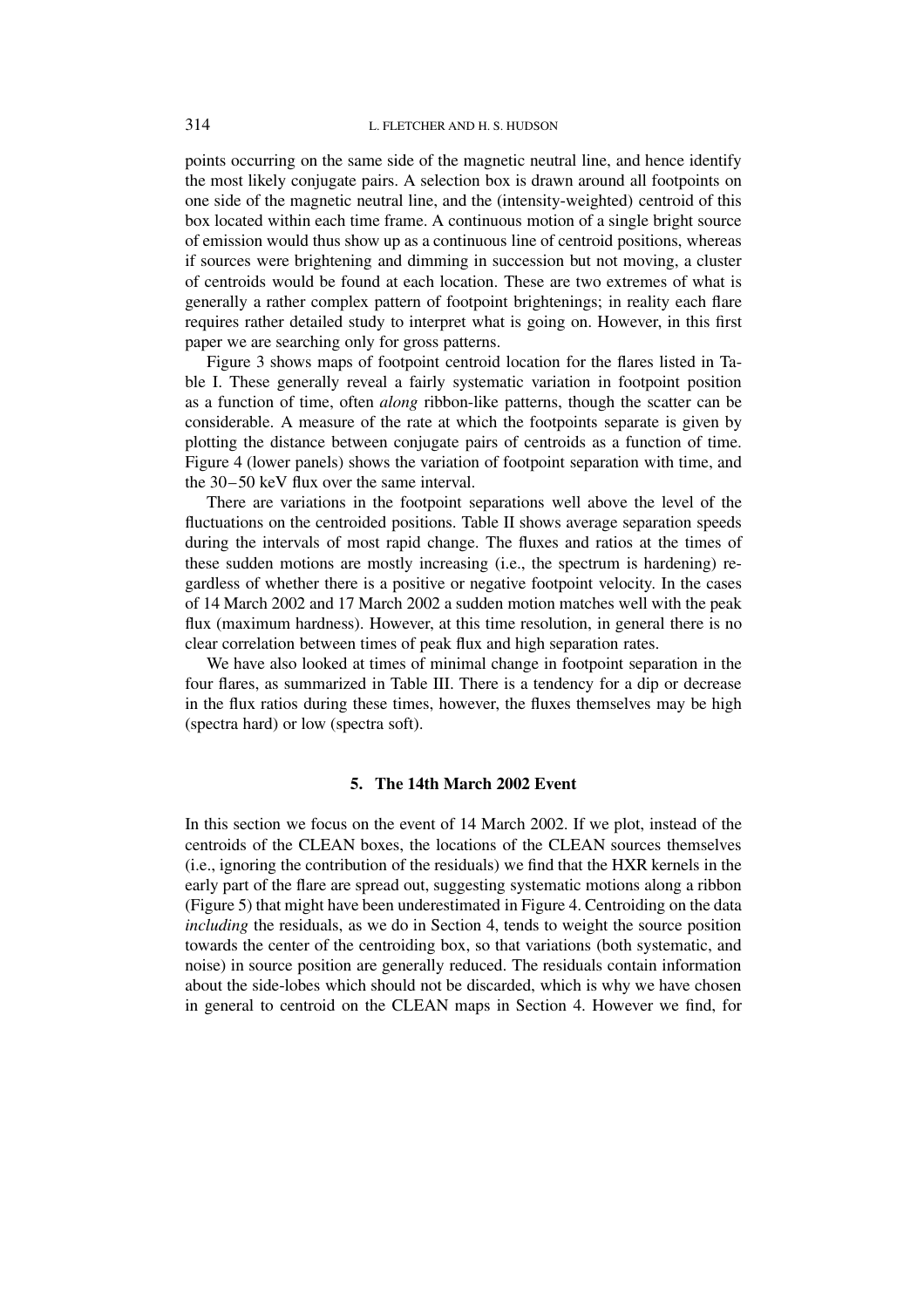

*Figure 3.* Footpoint locations derived from the CLEAN maps, color-coded by time in the original (see CD-ROM enclosure).

| Date          | Time (UT)             | Average separation<br>rate $(km s^{-1})$ | Flux ratios/<br>fluxes |
|---------------|-----------------------|------------------------------------------|------------------------|
| 14 March 2002 | $01:42:20-01:42:40$   | $+390 \pm 30$                            | increasing             |
|               | $01:43:15-01:43:30$   | $-370 \pm 30$                            | increasing             |
| 17 March 2002 | $19:28:30-19:28:45$   | $-480 \pm 80$                            | increasing             |
|               | $19:28:45 - 19:29:00$ | $+360 \pm 60$                            | decreasing             |
|               | $19:29:00-19:29:15$   | $-360 + 60$                              | decreasing             |
| 10 April 2002 | $12:27:00 - 12:27:30$ | $-90 \pm 15$                             | increasing             |
|               | $12:27:30-12:27:50$   | $+95 \pm 15$                             | increasing             |
| 17 July 2002  | $07:01:20 - 07:02:30$ | $+55 \pm 5$                              | increasing             |

TABLE II Mean speeds during periods of rapid variation in footpoint separation.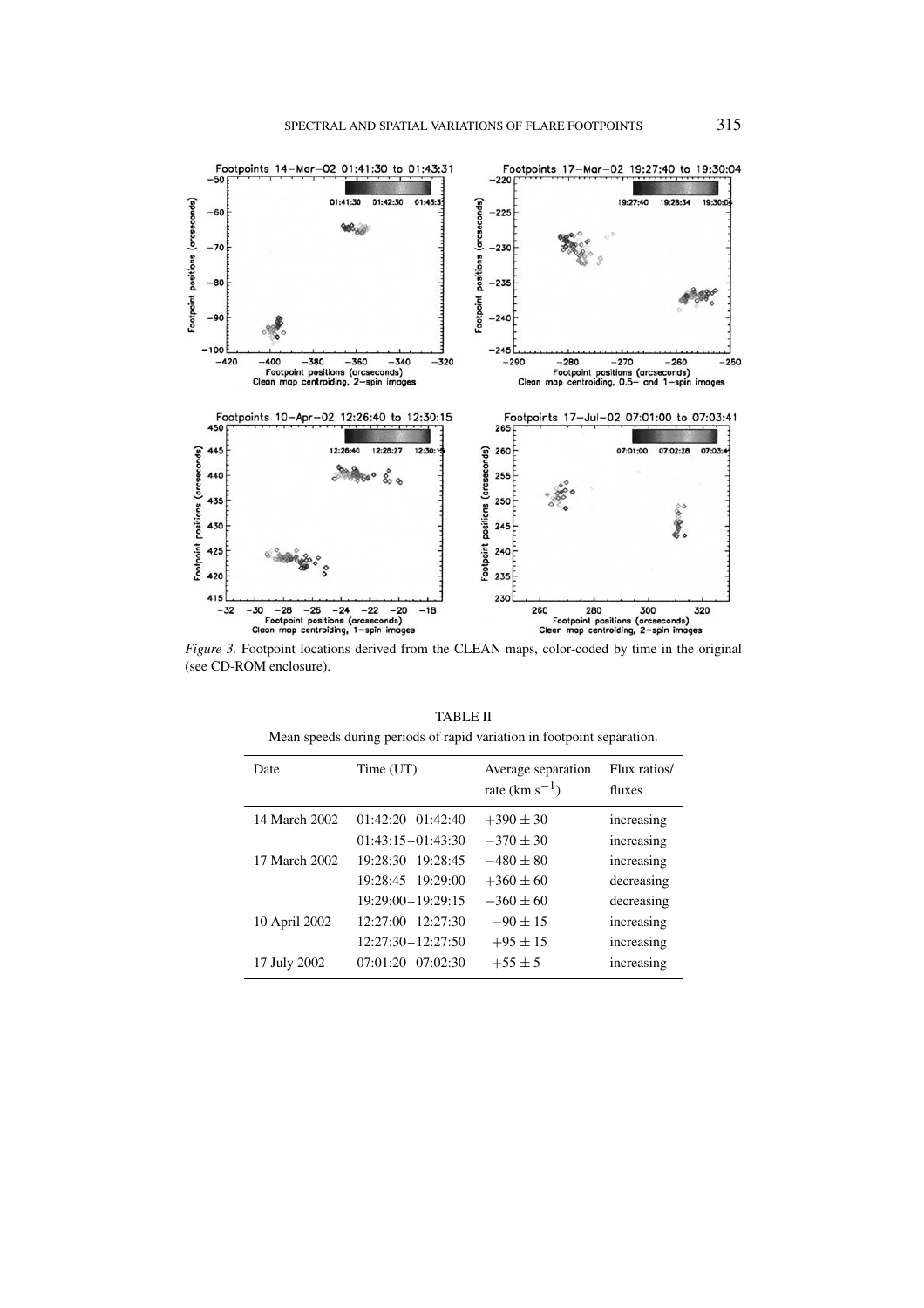

*Figure 4.* Apparent separation of footpoint sources, and the corresponding 30–50 keV flux. A 3-point running mean is drawn through the source positions. In the 14 March 2002 flare the separation varies smoothly, with an r.m.s. fluctuation around its smooth trajectory on the order of one arc sec. In the 17 March 2002 event the variation is not so systematic, but changes well above the level of the centroiding noise are clear. The 10 April 2002 event shows strong fluctuations in footpoint separation, and the 17 July 2002 shows a fairly systematic increase and decrease of separation throughout the impulsive phase. (All times in UT.)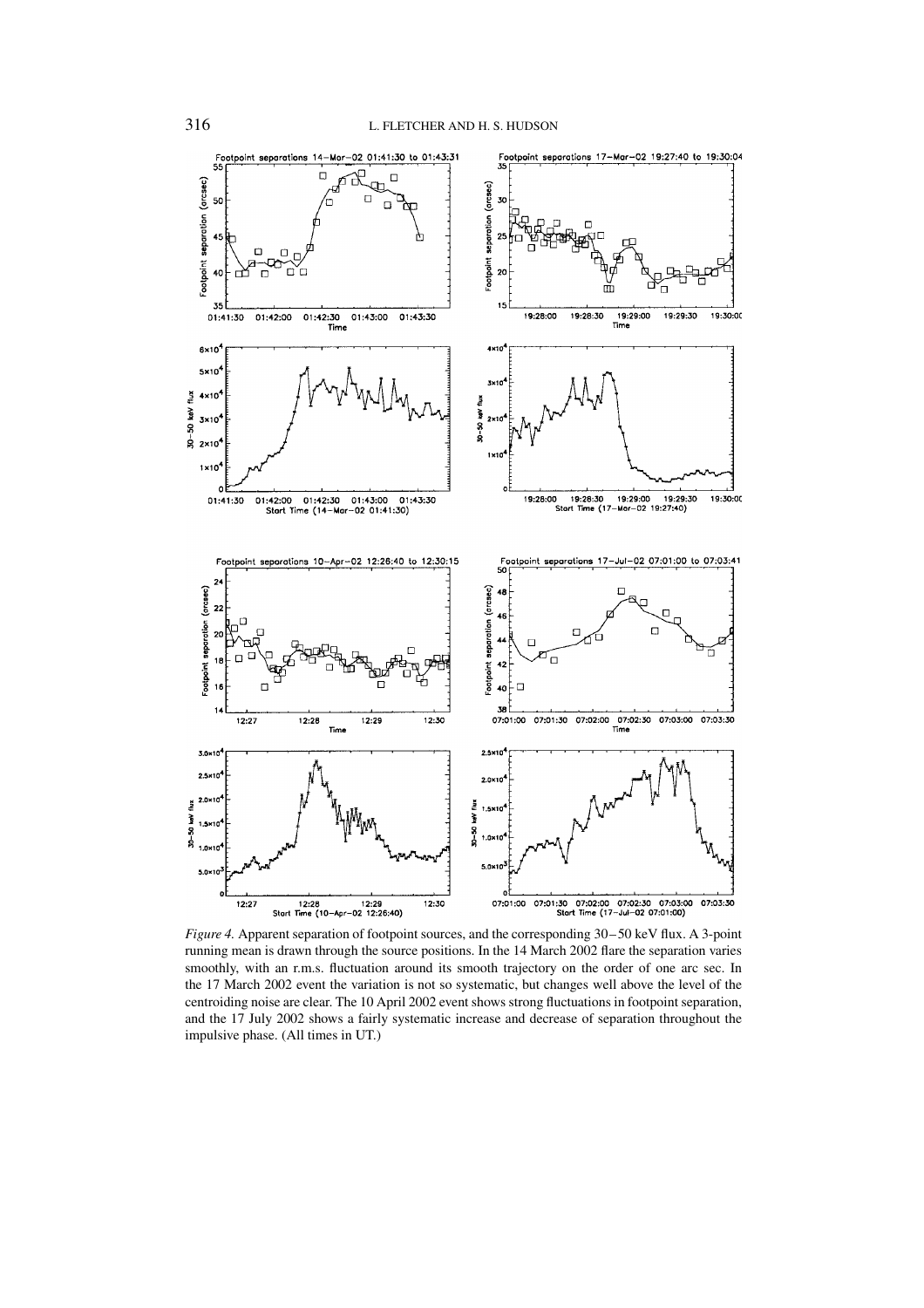| Time (UT)           | Flux ratios         |
|---------------------|---------------------|
| $01:41:30-01:42:20$ | ratios dip          |
| $01:42:30-01:43:40$ | decreasing slightly |
| $19:27:50-19:28:30$ | decreasing          |
| $19:29:20-19:30:00$ | ratios dip          |
| $12:27:50-12:28:30$ | peak then decrease  |
|                     |                     |

TABLE III Steady separation intervals.



*Figure 5. Left:* CLEAN source centroids (as opposed to CLEAN map centroids) during the 14 March 2002 flare, showing systematic motion along a ribbon. *Right:* the footpoint separations derived from the CLEAN sources (see CD-ROM enclosure). (Times in UT.)

the evolution of the 14 March 2002 event, that the CLEAN sources alone contain valuable position information. This event was well-covered by Transition Region and Coronal Explorer (TRACE) observations in the 171 Å band (Handy *et al.*, 1999) primarily imaging plasma emitting in the Fe IX/X complex. Using these images allows us to form a better idea of the geometry of this event, and confirms the ribbon interpretation.

The TRACE images were de-spiked and corrected for the known offset between the pointing information (from the white-light channel) and the true pointing of the EUV channel. The cadence of the TRACE images is 12 s, and at this cadence the flare shows rapid evolution in the EUV, with a number of bright sources appearing to move along two ribbons, suggestive of initial rapid changes in the core of a highly sheared arcade. Post-flare images confirm bright, still sheared, loops joining these ribbons. A further correction, due to systematic TRACE pointing drifts as the telescope flexes thermally through its orbital motion, is needed to align the brightest TRACE and RHESSI sources; this is done by eye but the same offset of [−6 arc sec, 12 arc sec] is adequate to give good correspondence through all of the impulsive phase. Figure 6 shows the flare ribbons and footpoints through the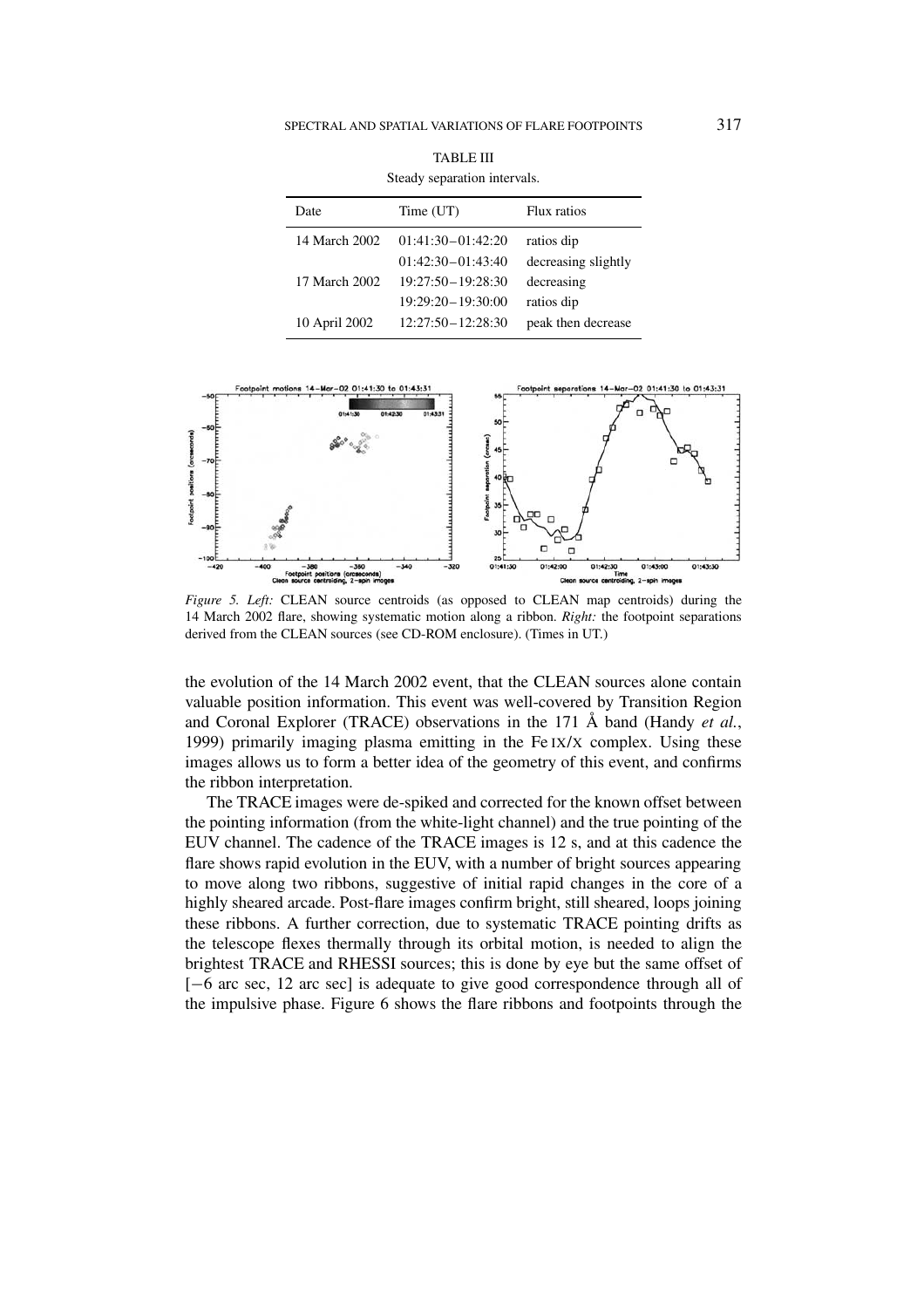

*Figure 6.* The impulsive peak of the flare of 14 March 2002. RHESSI contours, at 25%, 50%, 70%, and 90% of the maximum in each frame are overlaid on the nearest TRACE image. At the relatively low spatial resolution afforded by grid 3, there is a good correspondence between HXR sources and the brightest 171 Å flare kernels. The coordinates shown here are those given by the TRACE pointing, which, during this event, is offset from that of RHESSI by (+6 arc sec, −12 arc sec). (Times in UT.)

peak of the impulsive phase. The brightest HXR sources tend to align well with the brightest TRACE 171 Å sources. This has been noted previously by Fletcher and Hudson (2001).

Following these rapid changes at the beginning of the flare, the field settles down to a slower evolution, with HXRs emitted by two main sources (the two strongest RHESSI sources visible in the bottom right panel of Figure 6). We have made reconstructions in the 20–30 keV energy band throughout the first 12 min of this flare. There were inadequate counts in the 30–50 keV band to use this for the whole interval. Following our analysis of the contribution of thermal or gradual phase fluxes to the various energy bands, we can be certain that the majority of 20–30 keV emission is non-thermal and thus reflects footpoint locations. The footpoint separation rate as a function of time is shown in Figure 7. We see that following the main impulsive peak there is a drop in the separation, as the source at (−395 arc sec, −70 arc sec; see caption for Figure 6) becomes dominant, then a slow rise over the next five minutes or so, as these two strong footpoints separate. Fitting a smooth line between 01:45 and 01:50 UT, we find an approximately linear separation increase of about 8.9 km s<sup> $-1$ </sup>, suggesting a phase of slow reconnection. After an impulsive phase which was rather complicated, the gradual phase field evolution appears much simpler.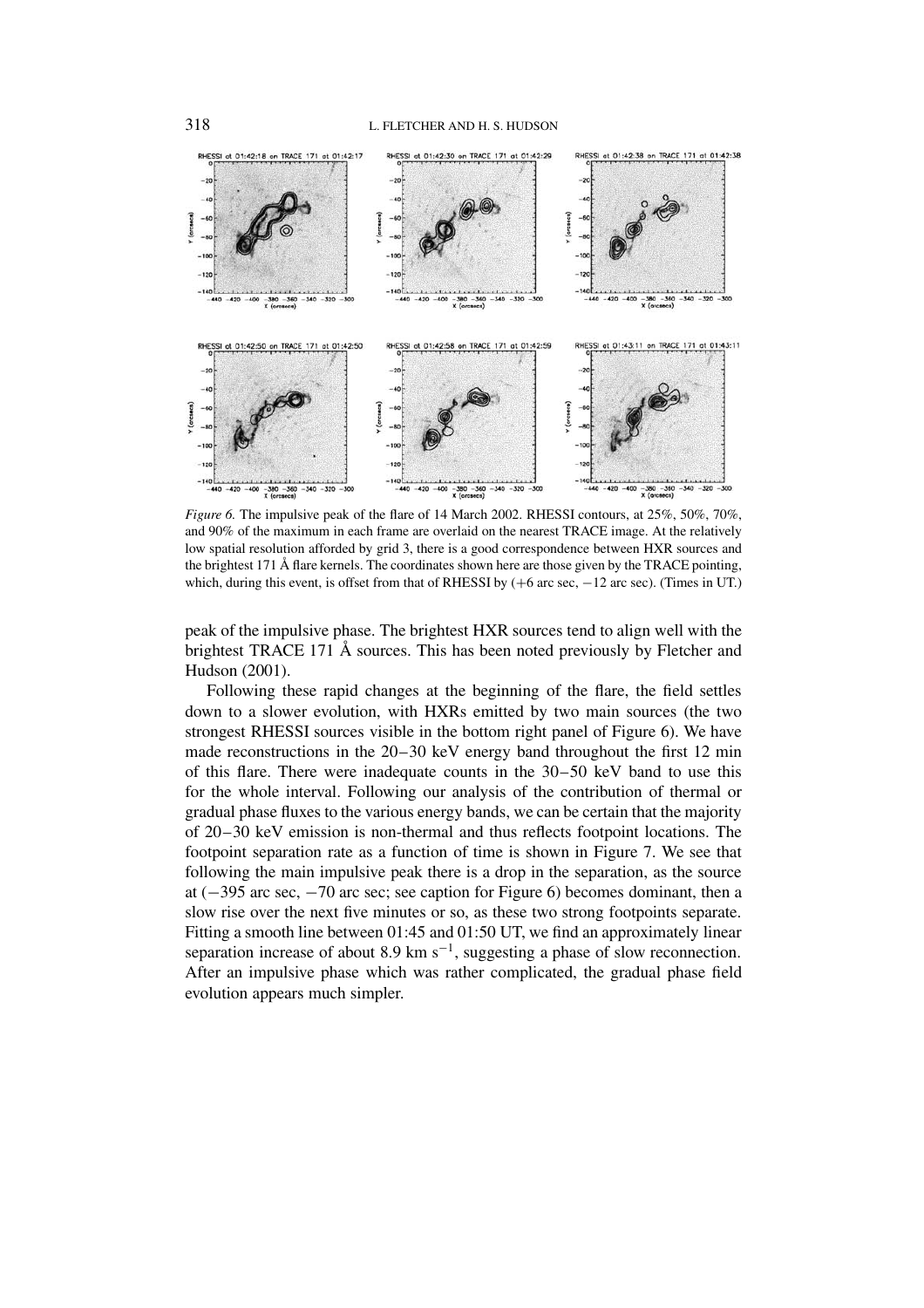

*Figure 7.* The footpoint separation in the 14 March 2002 event as measured in the 20–30 keV band, for the remainder of the full event. For the interval 01:45–01:50 UT the separation increases almost linearly at an apparent speed of 8.9 km s<sup>-1</sup> with a residual scatter of 0.7 arc sec, a measure of the RHESSI centroiding precision for 8-s integrations in a flare of this brightness.

### **6. Discussion**

In the extraction of coronal magnetic energy, the magnetic mapping between the energy source and the footpoint brightenings should lead to correlations between the rate of dissipation of stored coronal energy and the footpoint motions. We have investigated one possible correlation: that between the spectral hardness (defined by the ratio of two broad energy bands) and the centroided footpoint motion.

Our small number of events makes it impossible to draw any general conclusions about the time behavior of flare footpoints, but we have noted the following patterns with some frequency: (1) systematic HXR footpoint motions along flare ribbons; (2) the occurrence of cases of approach of footpoints, and (3) episodes of rapid change followed by relative stability. The first of these is consistent with what has been seen previously by Qiu *et al.* (2002) in H*α*, and the separation– time curves for these events do show a smooth evolution in time, suggestive of evolution through an arcade structure, albeit a highly sheared one. However, it is clear in some cases that the impulsive-phase evolution is not particularly smooth, and may result from the lighting-up of different flux elements in a patchy way as time proceeds, rather than a smooth evolution through a continuous field. We find an overall tendency for episodes of rapid footpoint motion to correspond to times when the flux ratio is increasing, whereas when the footpoint separation is not varying much the flux often decreases or goes through a dip. However, a pattern of high flux occurring with rapid footpoint motion is not readily visible.

The event of 14 March 2002 (and to a lesser extent 17 March 2002) is an example which suggests a link between flare energy production and apparent footpoint motions, as expected from the magnetic nature of a flare (Priest and Forbes,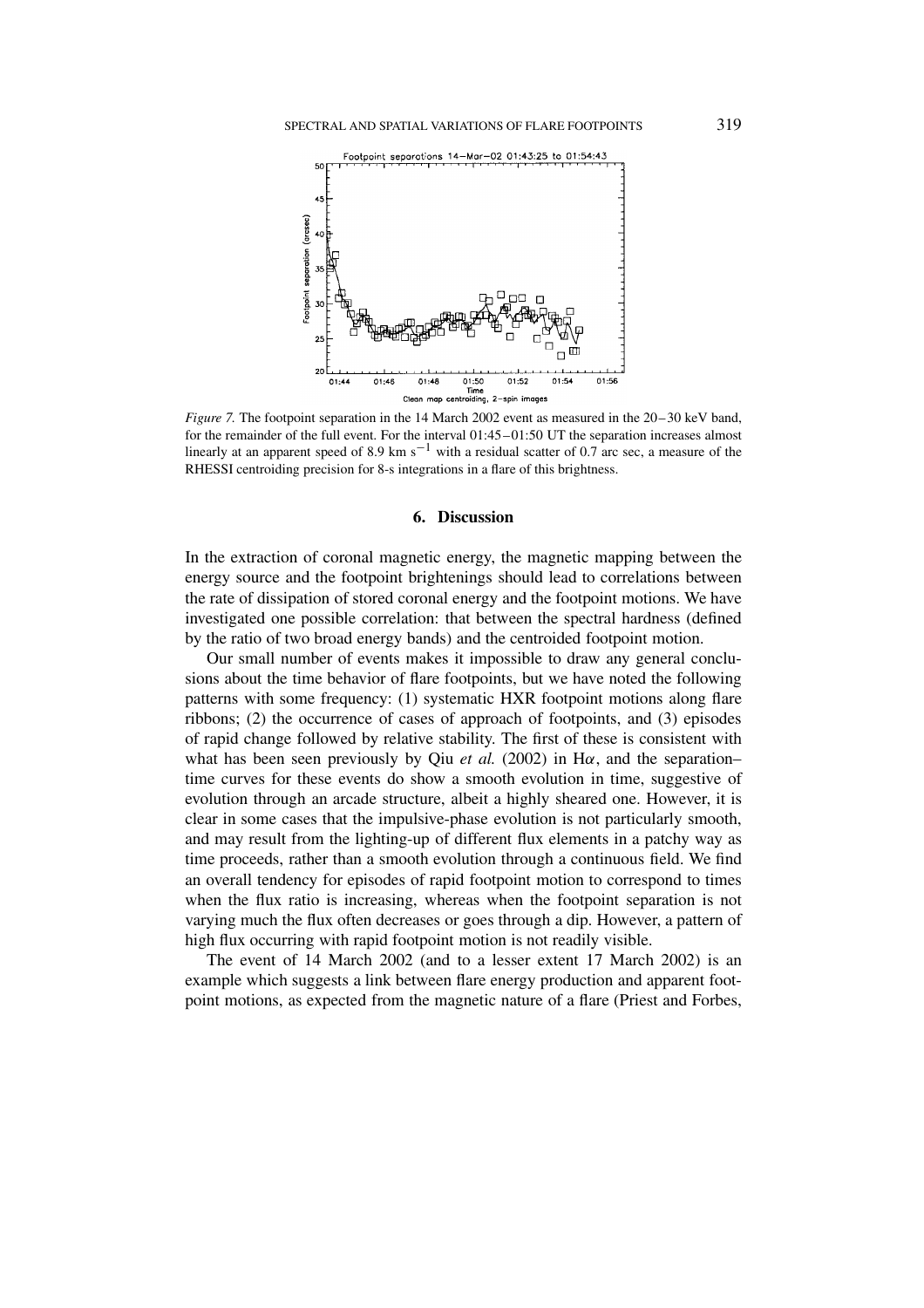2002). Figure 3 shows a sudden increase of footpoint separation in the time range 01:42:20–01:42:40 UT, just the time of maximum HXR luminosity (see Figure 1 and Table II). The rapid separation speed during this interval is approximately 390 km/s, but as can be seen in Figures 3 and 5 the motion may be a combination of a continuous motion of one footpoint, and a discrete sideways 'jump' in the location of the other. However, until more precise theoretical work can be done (see Section 1), and until we include the measured magnetic field strength in our calculations, we cannot be sure that the observed speed has even the right order of magnitude to explain the energy release in the context of the coronal magnetic field at the time of the flare. It is worth noting that a speed of this magnitude exceeds the Alfvén or sound speeds below the transition region, the assumed footpoint height, and would thus have to be the result of a coronal process.

#### **7. Conclusions**

RHESSI confirms, with high spectral and temporal resolution, the soft–hard–soft pattern in solar flares. This paper has focused on an effort to relate this spectral pattern to the flare geometry, and at the same time to explore the RHESSI capability for such studies. We find that the RHESSI data can be used to delineate footpoint motions in flares as small as a higher M class on time scales of a few seconds, and with a precision on the order of 1 arc sec (r.m.s.) even omitting data from the two finest collimators. The observations show systematic patterns of apparent footpoint motion, but these vary from flare to flare and do not resemble the simple increase of footpoint separation expected from 2D reconnection models and from H*α* ribbon behavior. The observations suggest a pattern of behavior in which the initial hardening of the spectrum is accompanied by rapid source movements or new sources appearing, whereas during episodes of negligible change in source position, the spectrum softens again. This is consistent with the spectral hardness being linked to the instantaneous conditions in the reconnection region. Further studies, particularly on larger X-class flares, combined with magnetic field reconstructions, may be able to open this link to study; for example, is there a direct correlation with global magnetic conditions in a reconnecting current sheet, as described for example by Litvinenko (1996)? Or a less direct correlation might suggest that the micro-physical conditions – turbulence level, temperature, etc. are important as would be the case for a stochastic accelerator. Benz (1977) has shown that the soft–hard–soft pattern is consistent with a stochastic acceleration process, and geometrical studies based on hard X-ray energy release may be able to locate the regions where this happens. Following the discussion in the Introduction, we would expect these regions to correspond to the sources of energy made available for particle acceleration by the coronal restructuring.

The soft–hard–soft spectral pattern dominates the bursty impulsive phase of a flare, but some events show a soft–hard–harder pattern (e.g., Frost and Den